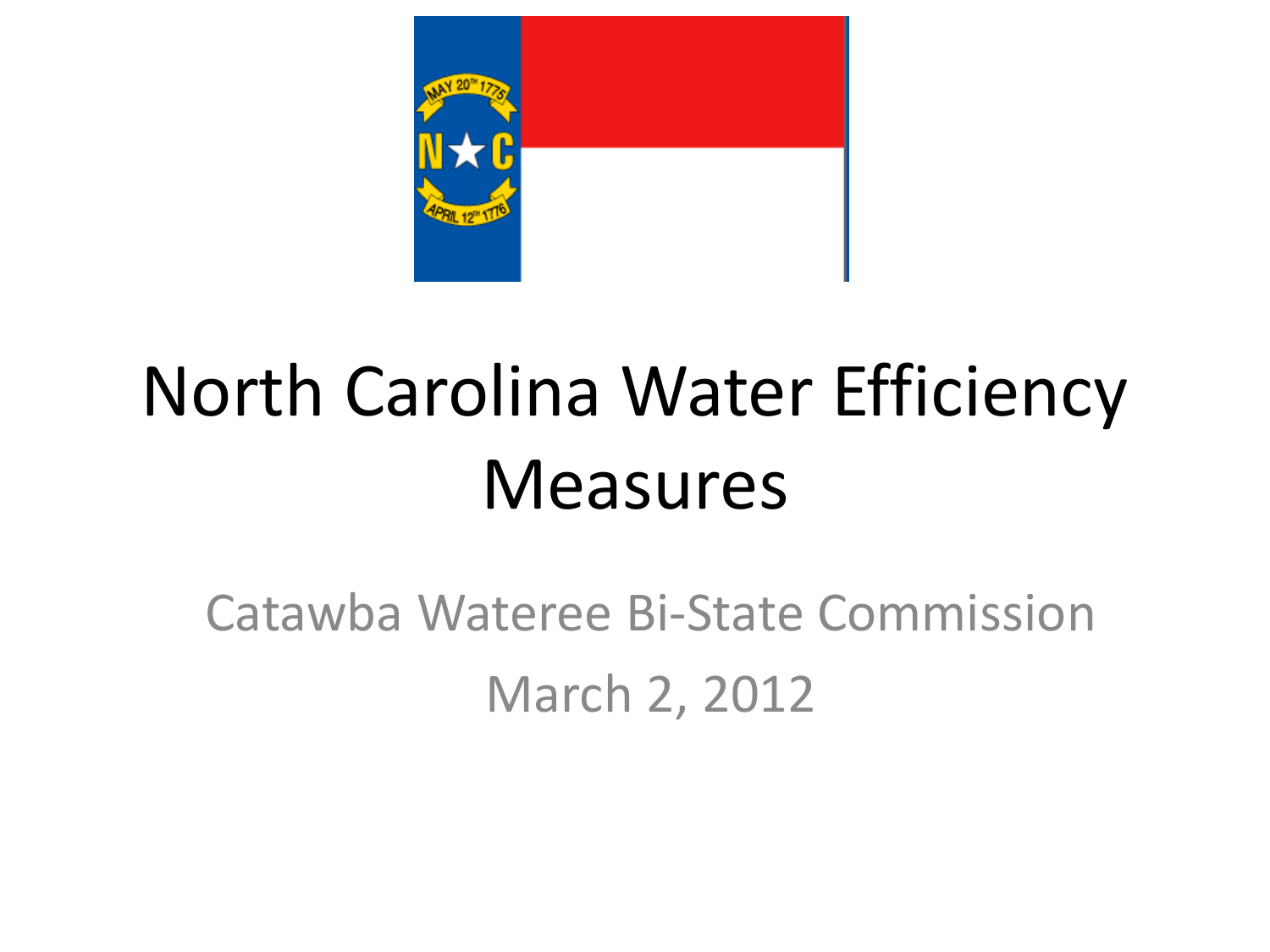# Session Law 2011-374 (HB 609)

- Statewide technical assistance
- New requirement in Local Water Supply Plans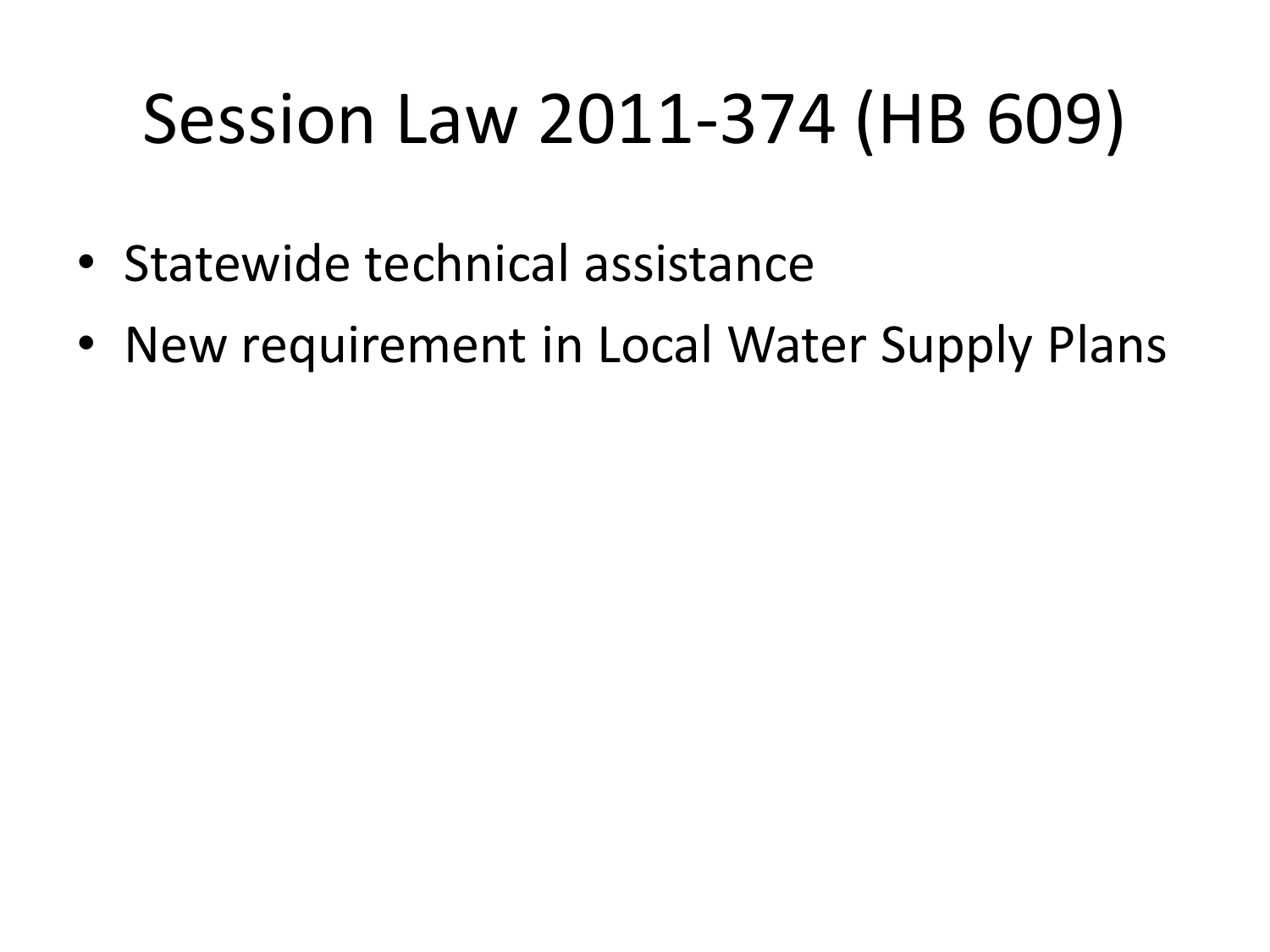### Statewide Technical Assistance

- DENR directed to provide outreach and technical assistance regarding water efficiency.
- Development of Best Management Practices (BMPs):
	- Integrating efficiency into Local Water Supply Plans
	- Water audits / water loss abatement
	- Metering
	- Retrofitting with water efficient fixtures
	- Water efficient landscaping
	- Reuse / rainwater harvesting
	- Proper pricing of water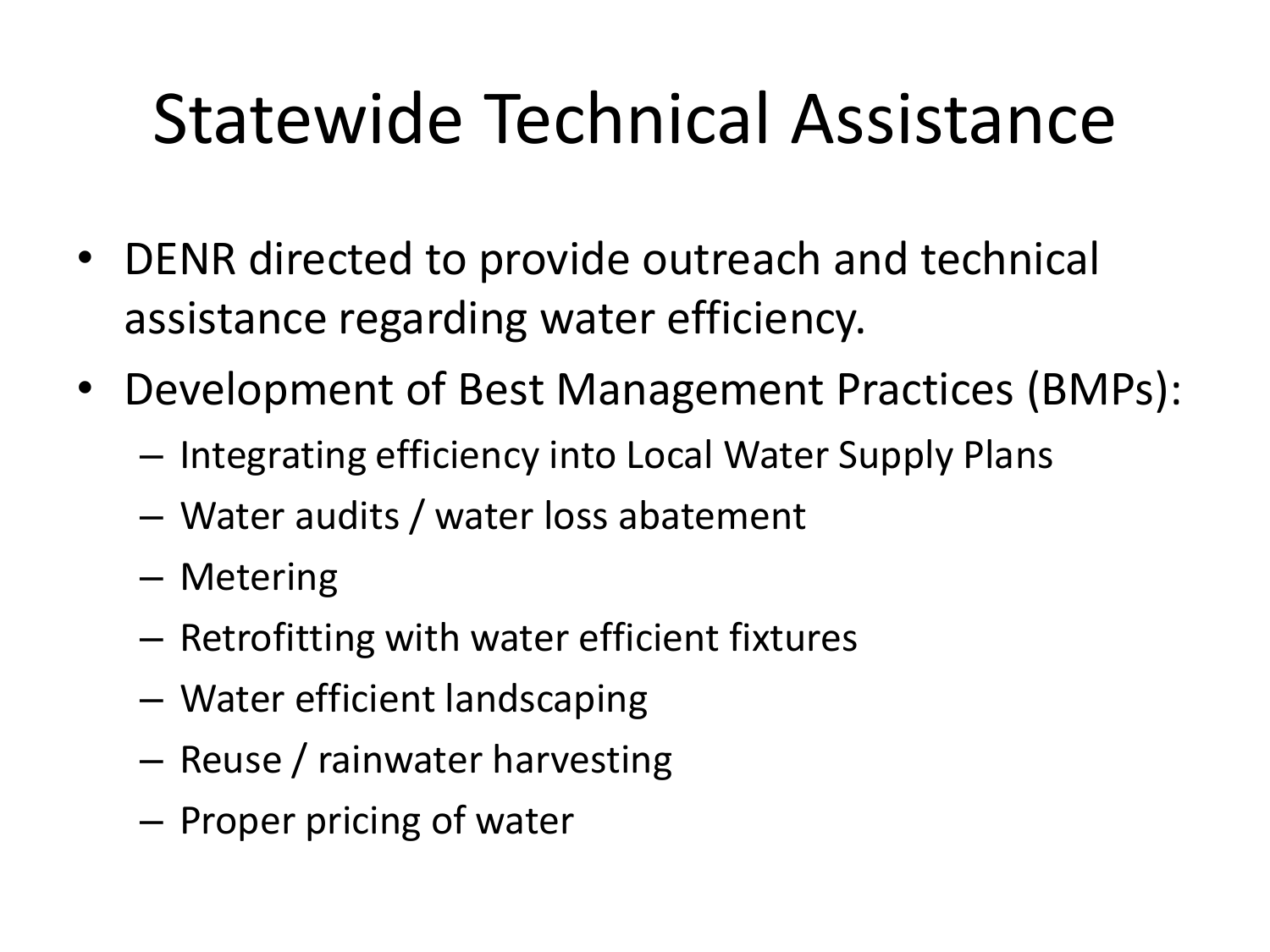### Statewide Technical Assistance

- DWR currently developing efficiency BMP Manual
- Will include case studies of successful local water conservation & efficiency measures in NC
- BMP Manual to be completed by June 2012
- Statewide outreach/assistance will commence following BMP Manual completion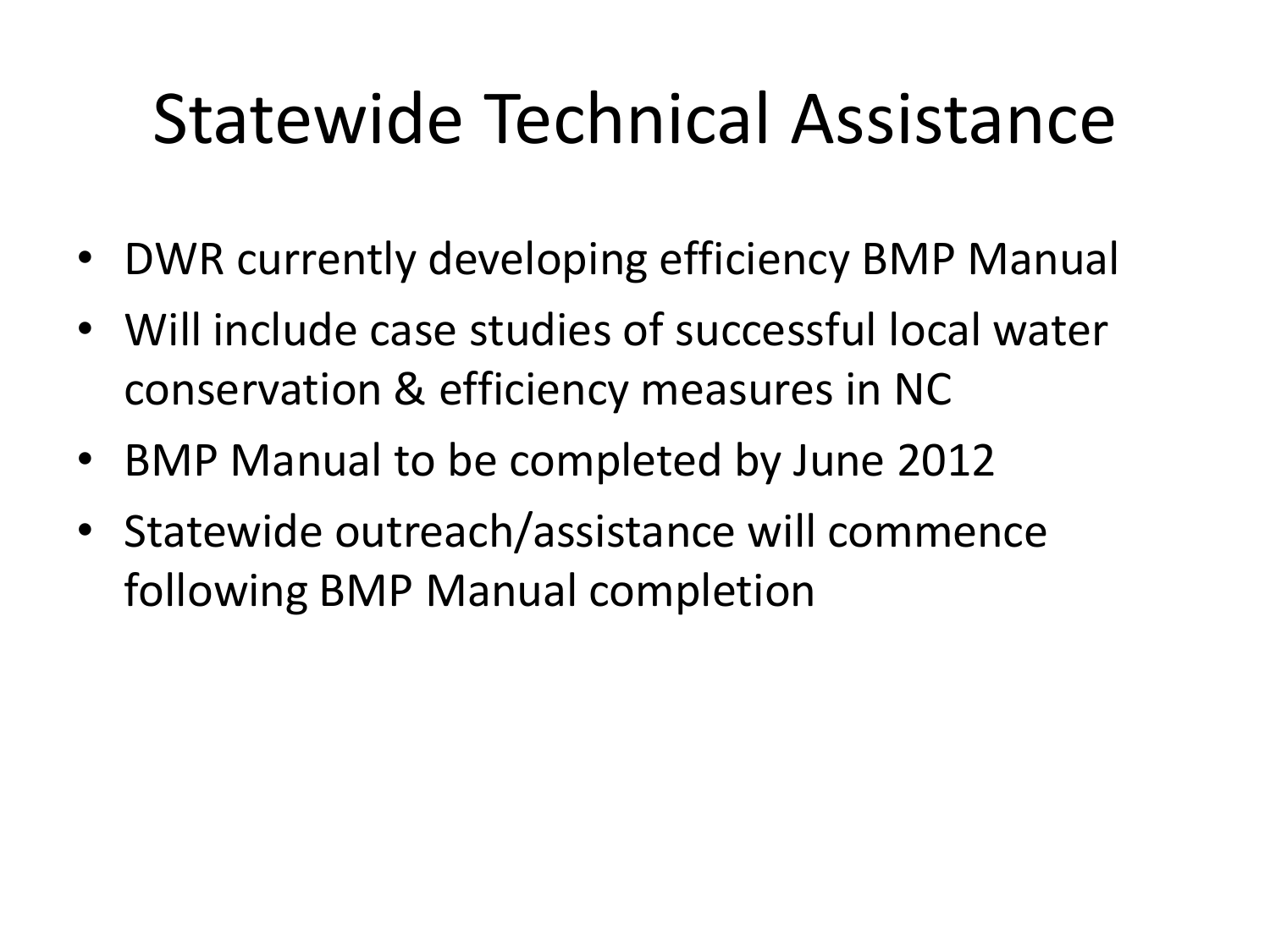# NC Local Water Supply Plans

- Local Water Supply Plans (LWSP) include:
	- System Information
	- Water Use Information
	- Water Supply Sources
	- Wastewater Information
	- System Planning and Projections to 2050.
	- Water Shortage Response Plan
		- For managing water use during times of water shortages.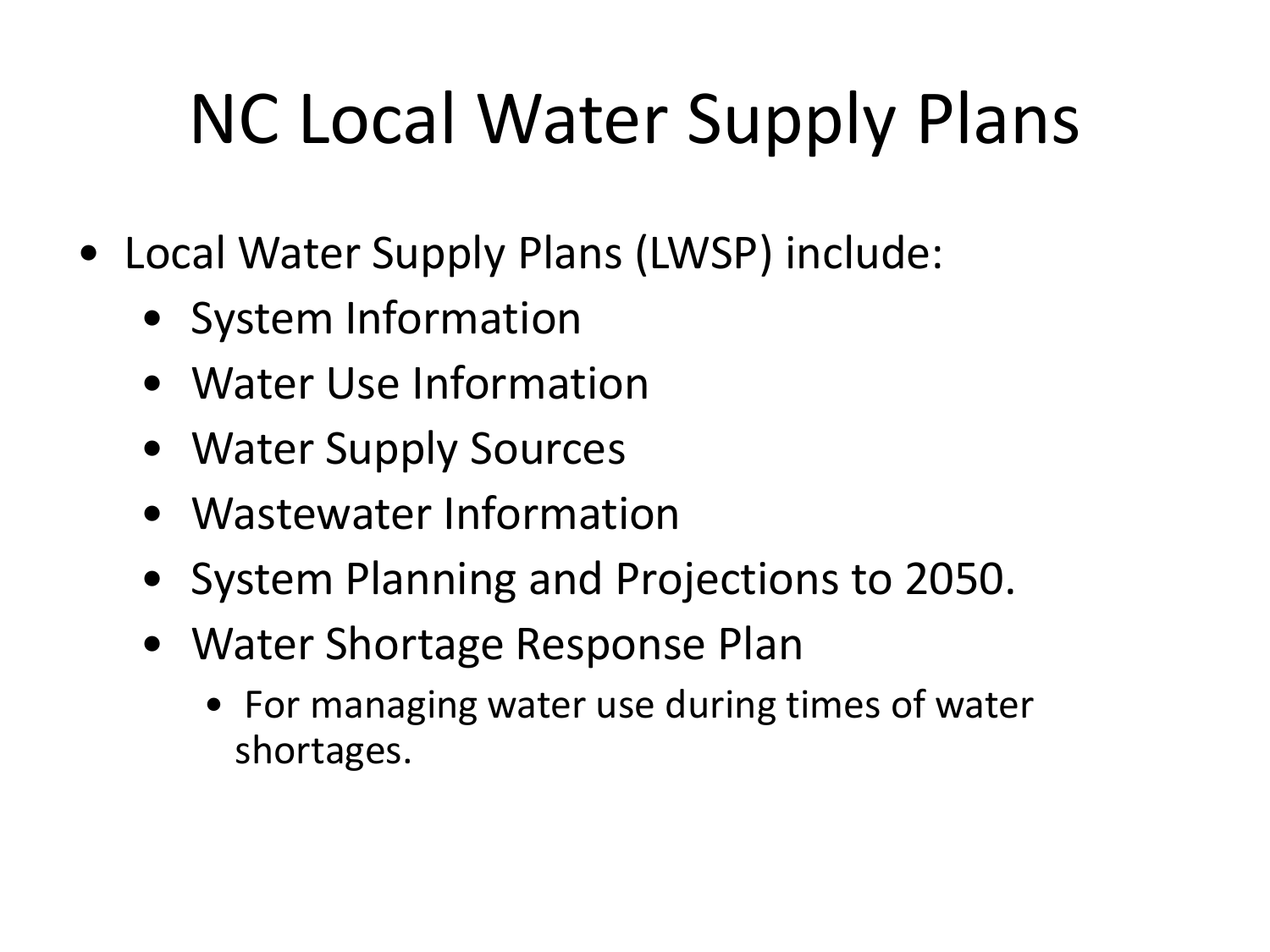#### New Requirement from SL 2011-374

- LWSPs must include plans for the reduction of longterm per capita demand for potable water.
- Implementation of BMPs at the local level
- Will begin in 2013 with next updates to LWSPs